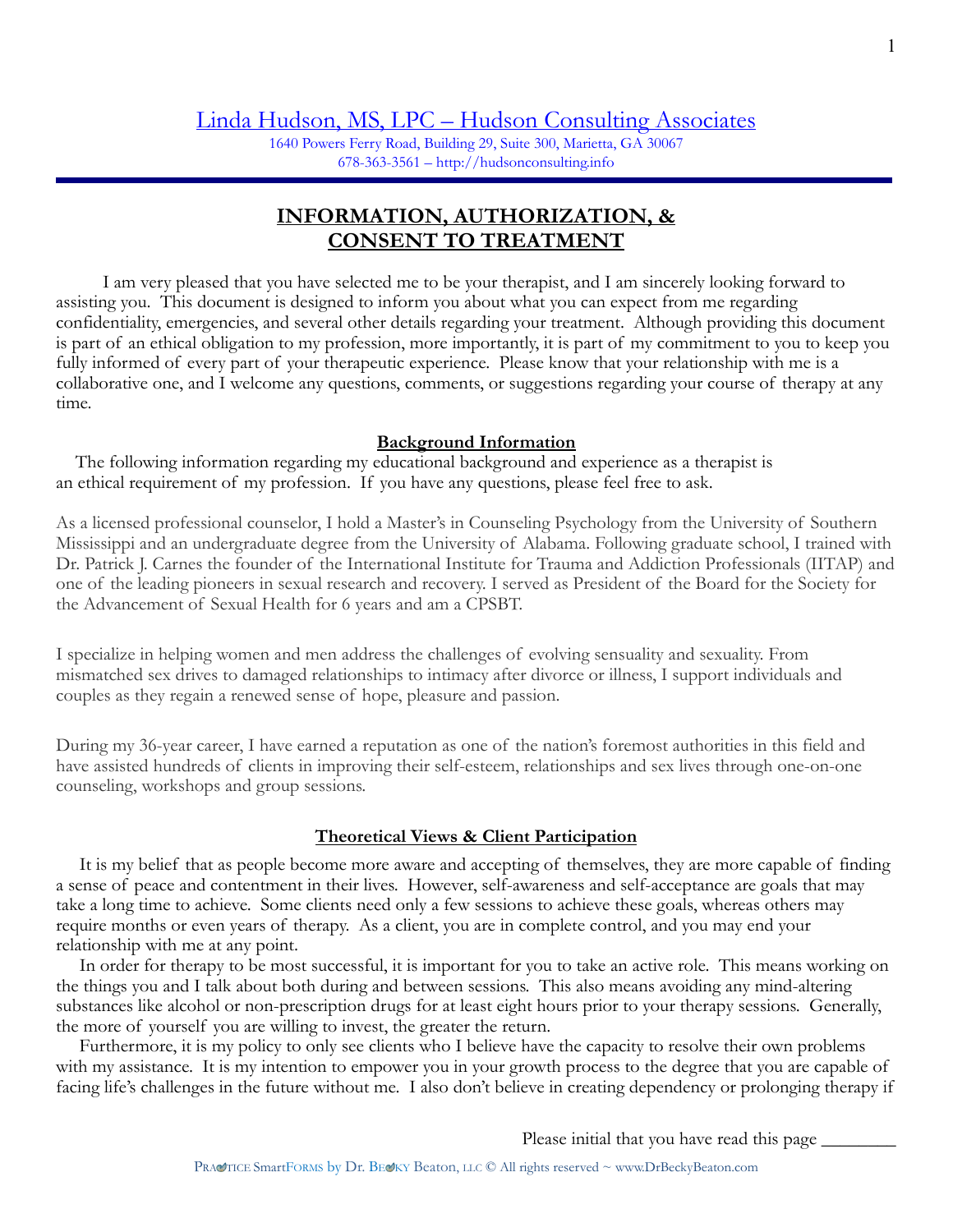the therapeutic intervention does not seem to be helping. If this is the case, I will direct you to other resources that will be of assistance to you. Your personal development is my number one priority. I encourage you to let me know if you feel that terminating therapy or transferring to another therapist is necessary at any time. My goal is to facilitate healing and growth, and I am very committed to helping you in whatever way seems to produce maximum benefit. I truly hope we can talk about any of these decisions. If at any point you are unable to keep your appointments or I don't hear from you for one month, I will need to close your chart. However, as long as I still have space in my schedule, reopening your chart and resuming treatment is always an option.

# **Confidentiality & Records**

 Your communications with me will become part of a clinical record of treatment, and it is referred to as Protected Health Information (PHI). Most of my PHI will be kept in a file stored in a locked cabinet in my locked office. Some PHI may be stored electronically with Thera-Link a secure storage company who has signed a HIPAA Business Associate Agreement (BAA). The BAA ensures that they will maintain the confidentiality of the PHI in a HIPAA compatible secure format using point-to-point, Federally approved encryption. Additionally, I will always keep everything you say to me completely confidential, with the following exceptions: (1) you direct me to tell someone else and you sign a "Release of Information" form; (2) I determine that you are a danger to yourself or to others; (3) you report information about the abuse of a child, an elderly person, or a disabled individual who may require protection; or (4) I am ordered by a judge to disclose information. In the latter case, my license does provide me with the ability to uphold what is legally termed "privileged communication." Privileged communication is your right as a client to have a confidential relationship with a therapist. This state has a very good track record in respecting this legal right. If for some unusual reason a judge were to order the disclosure of your private information, this order can be appealed. I cannot guarantee that the appeal will be sustained, but I will do everything in my power to keep what you say confidential.

 Please note that in couple's counseling, I do not agree to keep secrets. Information revealed in any context may be discussed with either partner.

#### **Professional Relationship**

 Our relationship has to be different from most relationships. It may differ in how long it lasts, the objectives, or the topics discussed. It must also be limited to only the relationship of therapist and client. If you and I were to interact in any other way, we would then have a "dual relationship," which could prove to be harmful to you in the long run and is, therefore, unethical in the mental health profession. Dual relationships can set up conflicts between the therapist's interests and the client's interests, and then the client's (your) interests might not be put first order to offer all of my clients the best care, my judgment needs to be unselfish and purely focused on your needs. This is why your relationship with me must remain professional in nature.

 Additionally, there are important differences between therapy and friendship. Friends may see your position only from their personal viewpoints and experiences. Friends may want to find quick and easy solutions to your problems so that they can feel helpful. These short-term solutions may not be in your long-term best interest. Friends do not usually follow up on their advice to see whether it was useful. They may *need* to have you do what they advise. A therapist offers you choices and helps you choose what is best for you. A therapist helps you learn how to solve problems better and make better decisions. A therapist's responses to your situation are based on tested theories and methods of change.

There is another dual relationship that therapists are ethically required to avoid. This is providing therapy while also providing a legal opinion. These are considered mutually exclusive unless you hire a therapist specifically for a legal opinion, which is considered "forensic" work and not therapy. My passion is not in forensic work but in providing you with the best therapeutic care possible. Therefore, by signing this document, you acknowledge that I will be providing therapy only and not forensic services. You also understand that this means I will not participate in custody evaluations, depositions, court proceedings, or any other forensic activities.

 You should also know that therapists are required to keep the identity of their clients confidential. For your confidentiality, I will not address you in public unless you speak to me first. I must also decline any invitation to attend gatherings with your family or friends. Lastly, when your therapy is completed, I will not be able to be a friend to you like your other friends. In sum, it is my ethical duty as a therapist to always maintain a professional

Please initial that you have read this page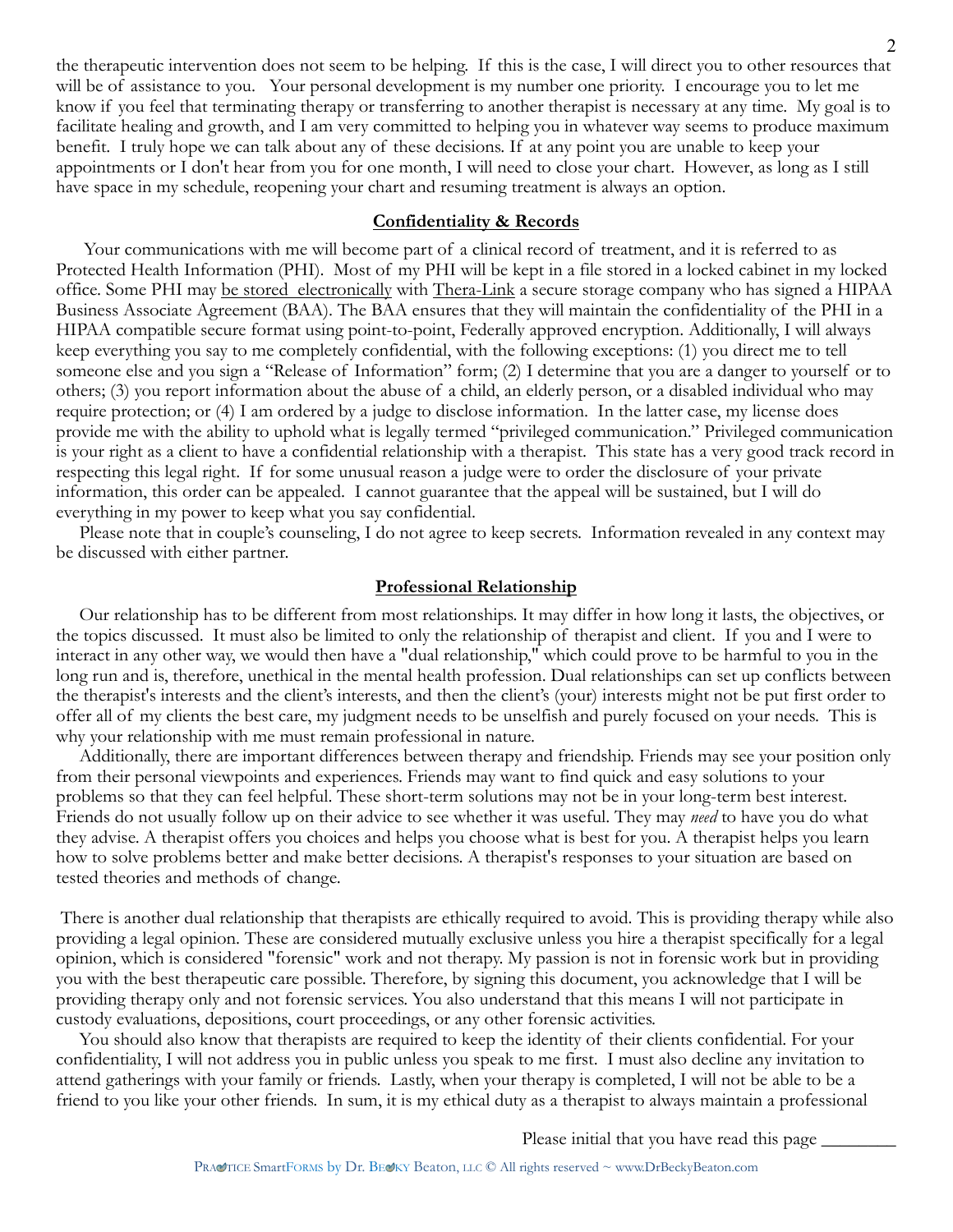role. Please note that these guidelines are not meant to be discourteous in any way, they are strictly for your longterm protection.

### **Statement Regarding Ethics, Client Welfare & Safety**

 I assure you that my services will be rendered in a professional manner consistent with the ethical standards of the American Counseling Association. If at any time you feel that I am not performing in an ethical or professional manner, I ask that you please let me know immediately. If we are unable to resolve your concern, I will provide you with information to contact the professional licensing board that governs my profession.

 Due to the very nature of psychotherapy, as much as I would like to guarantee specific results regarding your therapeutic goals, I am unable to do so. However, with your participation, we will work to achieve the best possible results for you. Please also be aware that changes made in therapy may affect other people in your life. For example, an increase in your assertiveness may not always be welcomed by others. It is my intention to help you manage changes in your interpersonal relationships as they arise, but it is important for you to be aware of this possibility nonetheless.

 Additionally, at times people find that they feel somewhat worse when they first start therapy before they begin to feel better. This may occur as you begin discussing certain sensitive areas of your life. However, a topic usually isn't sensitive unless it needs attention. Therefore, discovering the discomfort is actually a success. Once you and I are able to target your specific treatment needs and the particular modalities that work the best for you, help is generally on the way.

 For the safety of all my clients, their accompanying family members and children, and other therapists in the building, I maintain a zero tolerance weapons policy. No weapon of any kind is permitted on the premises, including guns, explosives, ammunition, knives, swords, razor blades, pepper spray, garrotes, or anything that could be harmful to yourself or others. I reserve the right to contact law enforcement officials and/or terminate treatment with any client who violates my weapons policy.

#### **TeleMental Health Statement**

TeleMental Health is defined as follows:

"TeleMental Health means the mode of delivering services via technology-assisted media, such as but not limited to, a telephone, video, internet, a smartphone, tablet, PC desktop system or other electronic means using appropriate encryption technology for electronic health information. TeleMental Health facilitates client selfmanagement and support for clients and includes synchronous interactions and asynchronous store and forward transfers." (Georgia Code 135-11-.01)

TeleMental Health is a relatively new concept despite the fact that many therapists have been using technologyassisted media for years. Breaches of confidentiality over the past decade have made it evident that Personal Health Information (PHI) as it relates to technology needs an extra level of protection. Additionally, there are several other factors that need to be considered regarding the delivery of TeleMental Health services in order to provide you with the highest level of care. Therefore, I have completed specialized training in TeleMental Health. I have also developed several policies and protective measures to assure your PHI remains confidential. These are discussed below.

### The Different Forms of Technology-Assisted Media Explained

#### **Telephone via Landline:**

 It is important for you to know that even landline telephones may not be completely secure and confidential. There is a possibility that someone could overhear or even intercept your conversations with special technology. Individuals who have access to your telephone or your telephone bill may be able to determine who you have talked to, who initiated that call, and how long the conversation lasted. If you have a landline and you provided me with that phone number, I may contact you on this line from my own landline in my office or from my cell phone, typically only regarding setting up an appointment if needed. If this is not an acceptable way to contact you, please let me know. Telephone conversations (other than just setting up appointments) are billed at my hourly rate.

Please initial that you have read this page  $\_\_$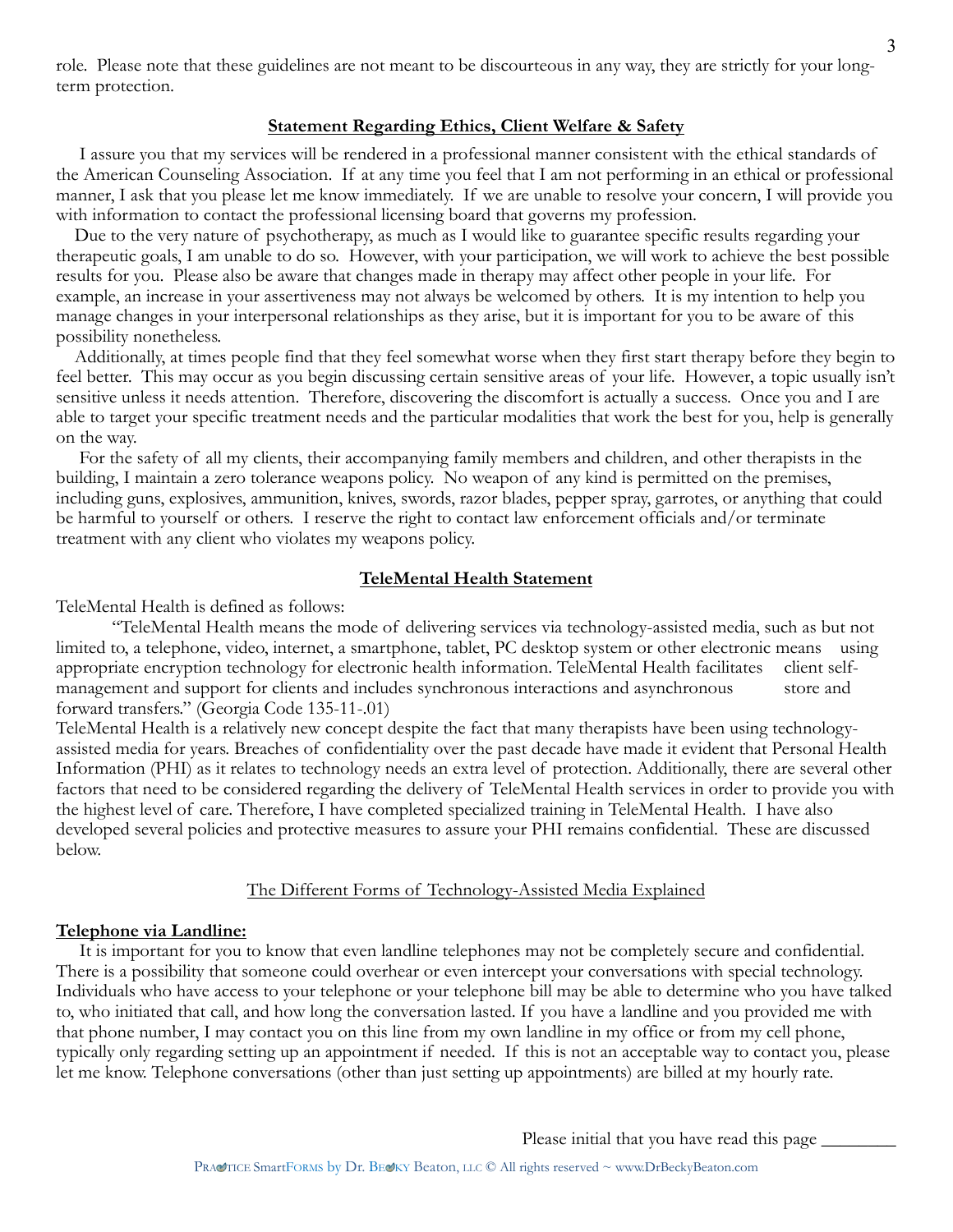### **Cell phones:**

 In addition to landlines, cell phones may not be completely secure or confidential. There is also a possibility that someone could overhear or intercept your conversations. Be aware that individuals who have access to your cell phone or your cell phone bill may be able to see who you have talked to, who initiated that call, how long the conversation was, and where each party was located when that call occurred. However, I realize that most people have and utilize a cell phone. I may also use a cell phone to contact you, typically only regarding setting up an appointment if needed. Telephone conversations (other than just setting up appointments) are billed at my hourly rate. Additionally, I keep your phone number in my cell phone, but it is listed by your initials only and my phone is password protected. If this is a problem, please let me know, and we will discuss our options.

### **Text Messaging:**

 Text messaging is not a secure means of communication and may compromise your confidentiality. However, I realize that many people prefer to text because it is a quick way to convey information. **Nonetheless, please know that it is my policy to utilize this means of communication strictly for appointment confirmations.** Please do not bring up any therapeutic content via text to prevent compromising your confidentiality. You also need to know that I am required to keep a copy or summary of all texts as part of your clinical record that address anything related to therapy.

### **Email:**

 Email is not a secure means of communication and may compromise your confidentiality. However, I realize that many people prefer to email because it is a quick way to convey information. **Nonetheless, please know that it is my policy to utilize this means of communication strictly for appointment confirmations.** Please do not bring up any therapeutic content via email to prevent compromising your confidentiality. You also need to know that I am required to keep a copy or summary of all emails as part of your clinical record that address anything related to therapy.

 I also strongly suggest that you only communicate through a device that you know is safe and technologically secure (e.g., has a firewall, anti-virus software installed, is password protected, not accessing the internet through a public wireless network, etc.). If you are in a crisis, please do not communicate this to me via email because I may not see it in a timely matter. Instead, please see below under "Emergency Procedures."

Finally, you also need to know that I am required to keep a copy or summary of all email as part of your clinical record that address anything related to therapy.

#### **Social Media - Facebook, Twitter, LinkedIn, Instagram, Pinterest, Etc:**

 It is my policy not to accept "friend" or "connection" requests from any current or former client on my **personal** social networking sites such as Facebook, Twitter, Instagram, Pinterest, etc. because it may compromise your confidentiality and blur the boundaries of our relationship.

#### **Video Conferencing (VC):**

 Video Conferencing is an option for us to conduct remote sessions over the internet where we not only can speak to one another, but we may also see each other on a screen. I utilize Thera-link which is a VC platform encrypted to the federal standard, HIPAA compatible, and has signed a HIPAA Business Associate Agreement (BAA). The BAA means that Thera-link is willing to attest to HIPAA compliance and assumes responsibility for keeping our VC interaction secure and confidential. If we choose to utilize this technology, I will give you detailed directions regarding how to log-in securely. I also ask that you please sign on to the platform at least five minutes prior to your session time to ensure we get started promptly. Additionally, you are responsible for initiating the connection with me at the time of your appointment.

 I strongly suggest that you only communicate through a computer or device that you know is safe (e.g., has a firewall, anti-virus software installed, is password protected, not accessing the internet through a public wireless network, etc.).

Please initial that you have read this page  $\frac{1}{\sqrt{2\pi}}$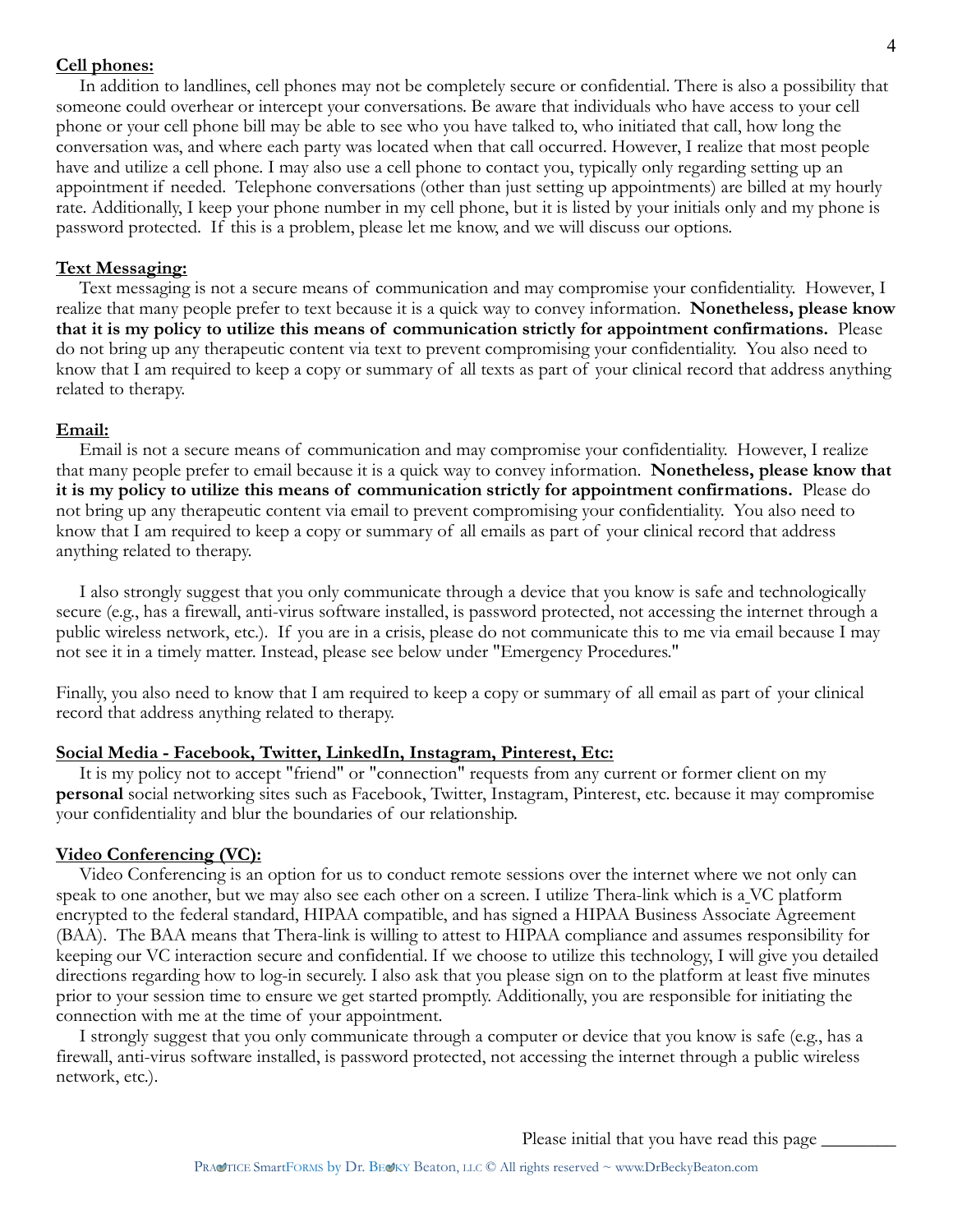#### **Recommendations to Websites or Applications (Apps):**

 During the course of our treatment, I may recommend that you visit certain websites for pertinent information or self-help. I may also recommend certain apps that could be of assistance to you and enhance your treatment. Please be aware that websites and apps may have tracking devices that allow automated software or other entities to know that you've visited these sites or applications. They may even utilize your information to attempt to sell you other products. Additionally, anyone who has access to the device you used to visit these sites/apps, may be able to see that you have been to these sites by viewing the history on your device. Therefore, it is your responsibility to decide if you would like this information as adjunct to your treatment or if you prefer that I do not make these recommendations. Please let me know by checking (or not checking) the appropriate box at the end of this document.

#### **Electronic Transfer of PHI for Certain Credit Card Transactions:**

 I utilize Pay Pal as the company that processes your credit card information and Zelle or Cash App for direct deposits. This company may send the credit card-holder a text or an email receipt indicating that you used that credit card for my services, the date you used it, and the amount that was charged. This notification is usually set up two different ways - either upon your request at the time the card is run or automatically. Please know that it is your responsibility to know if you or the credit card-holder has the automatic receipt notification set up in order to maintain your confidentiality if you do not want a receipt sent via text or email. Additionally, please be aware that the transaction will also appear on your credit-card bill. The name on the charge will appear as Linda Hudson or Hudson Consulting Associates.

### Your Responsibilities for Confidentiality & TeleMental Health

 Please communicate only through devices that you know are secure as described above. It is also your responsibility to choose a secure location to interact with technology-assisted media and to be aware that family, friends, employers, co-workers, strangers, and hackers could either overhear your communications or have access to the technology that you are interacting with. Additionally, you agree not to record any TeleMental Health sessions.

### In Case of Technology Failure

 During a TeleMental Health session, we could encounter a technological failure. The most reliable backup plan is to contact one another via telephone. Please make sure you have a phone with you, and I have that phone number.

 If we get disconnected from a video conferencing or chat session, end and restart the session. If we are unable to reconnect within ten minutes, please call me.

 If we are on a phone session and we get disconnected, please call me back or contact me to schedule another session. If the issue is due to *my* phone service, and we are not able to reconnect, I will not charge you for that session.

#### Limitations of TeleMental Health Therapy Services

 TeleMental Health services should not be viewed as a complete substitute for therapy conducted in my office, unless there are extreme circumstances that prevent you from attending therapy in person. It is an alternative form of therapy or adjunct therapy, and it involves limitations. Primarily, there is a risk of misunderstanding one another when communication lacks visual or auditory cues. For example, if video quality is lacking for some reason, I might not see a tear in your eye. Or, if audio quality is lacking, I might not hear the crack in your voice that I could easily pick up if you were in my office.

 There may also be a disruption to the service (e.g., phone gets cut off or video drops). This can be frustrating and interrupt the normal flow of personal interaction.

 Please know that I have the utmost respect and positive regard for you and your wellbeing. I would never do or say anything intentionally to hurt you in any way, and I strongly encourage you to let me know if something I've done or said has upset you. I invite you to keep our communication open at all times to reduce any possible harm.

Please initial that you have read this page  $\_\_$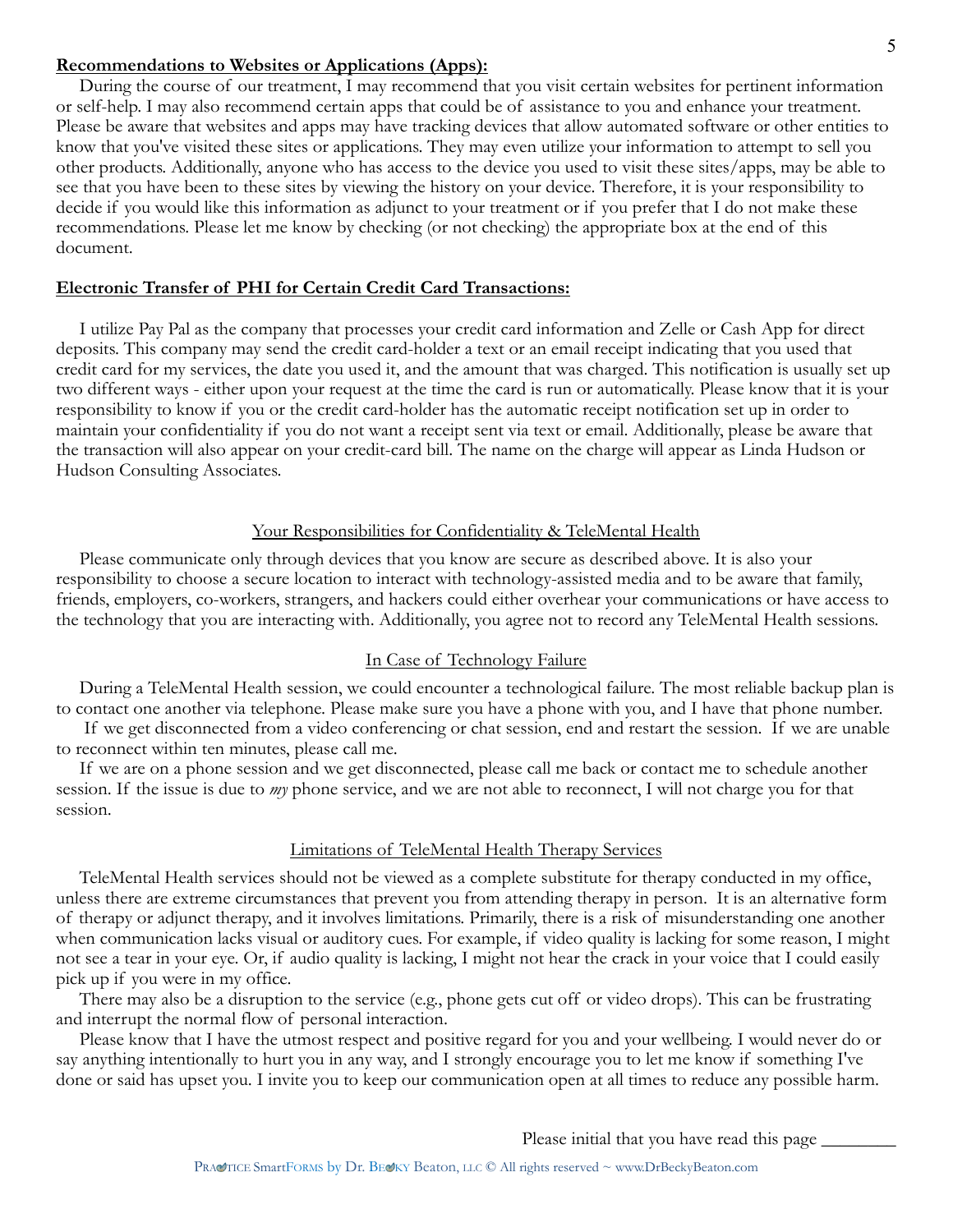## Face-to Face Requirement

 If we agree that TeleMental Health services are the **primary** way we choose to conduct sessions, **I require one face-to-face meeting at the onset of treatment, which I am waiving for the Covid 19 stay at home orders.** I prefer for this initial meeting to take place in my therapy office. If that is not possible, we can utilize video conferencing as described above. During this initial session, I will require you to show a valid picture ID and another form of identity verification such a credit card in your name. **At this time, you will also choose a password, phrase, or number which you will use to identify yourself in all future sessions. This procedure prevents another person from posing as you.** 

# Consent to TeleMental Health Services

 Please check the TeleMental Health services you are authorizing me to utilize for your treatment or administrative purposes. Together, we will ultimately determine which modes of communication are best for you. However, you may withdraw your authorization to use any of these services at any time during the course of your treatment just by notifying me in writing. If you do not see an item discussed previously in this document listed for your authorization below, this is because it is built-in to my practice, and I will be utilizing that technology unless otherwise negotiated by you.

- $\begin{array}{ccc} \in & \text{Testing} \\ \in & \text{Email} \end{array}$
- € Email
- € Video Conferencing
- € Recommendations to Websites or Apps

In summary, technology is constantly changing, and there are implications to all of the above that we may not realize at this time. Feel free to ask questions, and please know that I am open to any feelings or thoughts you have about these and other modalities of communication and treatment.

# **Communication Response Time**

 My practice is considered to be an outpatient facility, and I am set up to accommodate individuals who are reasonably safe and resourceful. I do not carry a beeper nor am I available at all times. If at any time this does not feel like sufficient support, please inform me, and we can discuss additional resources or transfer your case to a therapist or clinic with 24-hour availability. I will return phone calls, texts or emails within 24 hours. However, I do not return calls, or any form of communication on weekends or holidays. If you are having a mental health emergency and need immediate assistance, please follow the instructions below.

# **In Case of an Emergency**

 If you have a mental health emergency, I encourage you not to wait for communication back from me, but do one or more of the following:

- Call Behavioral Health Link/GCAL: 800-715-4225
- Call Ridgeview Institute at 770.434.4567
- Call Peachford Hospital at 770.454.5589
- Call Lifeline at (800) 273-8255 (National Crisis Line)
- Call 911.
- Go to the emergency room of your choice.

 If we decide to include TeleMental Health as part of your treatment, there are additional procedures that we need to have in place specific to TeleMental health services. These are for your safety in case of an emergency and are as follows:

- You understand that if you are having suicidal or homicidal thoughts, experiencing psychotic symptoms, or in a crisis that we cannot solve remotely, I may determine that you need a higher level of care and TeleMental Health services are not appropriate.
- I require an Emergency Contact Person (ECP) who I may contact on your behalf in a life-threatening emergency only. Please write this person's name and contact information below. Either you or I will

Please initial that you have read this page  $\_\_$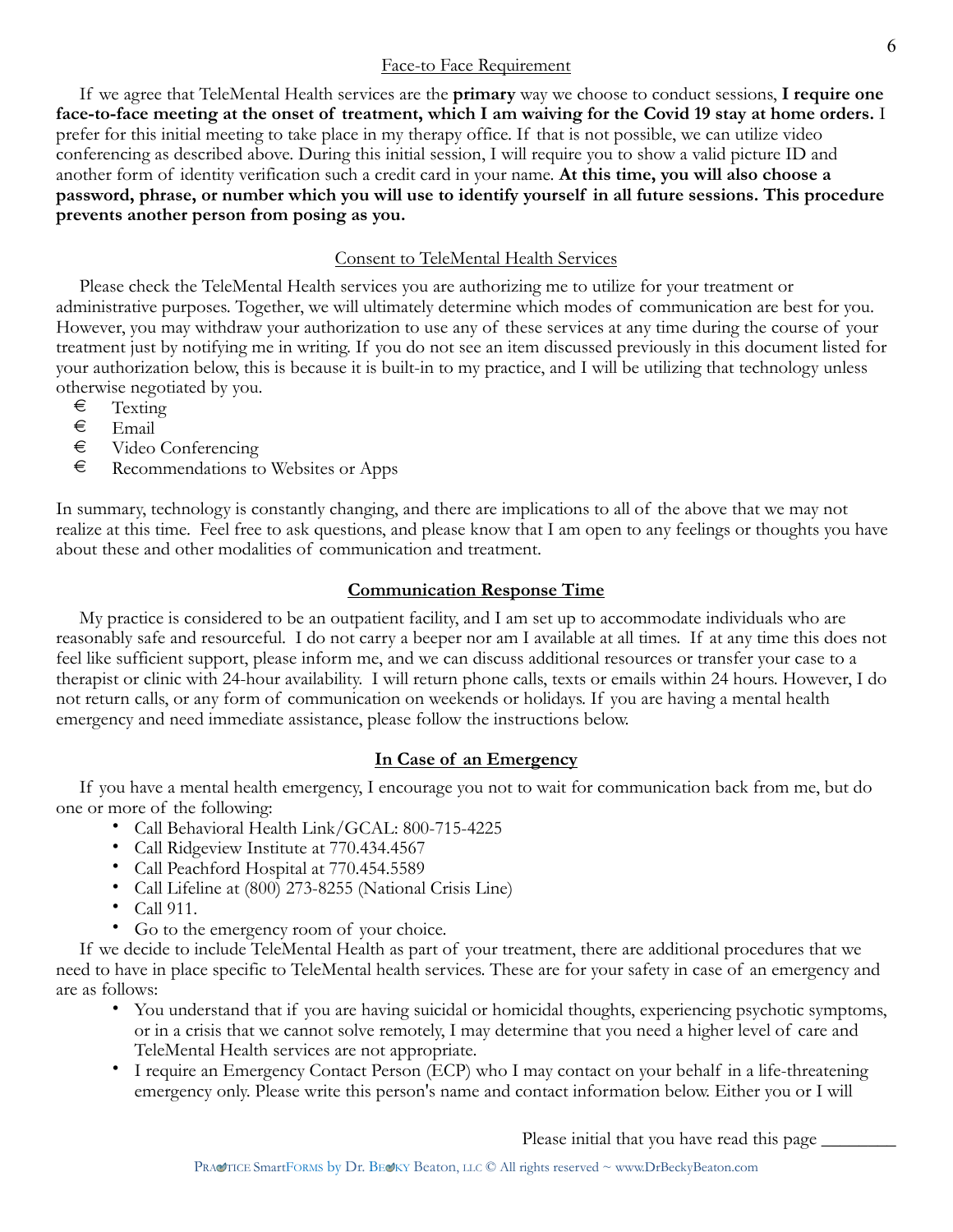verify that your ECP is willing and able to go to your location in the event of an emergency. Additionally, if either you, your ECP, or we determine necessary, the ECP agrees take you to a hospital. Your signature at the end of this document indicates that you understand we will only contact this individual in the extreme circumstances stated above. Please list your ECP here: Name: \_\_\_\_\_\_\_\_\_\_\_\_\_\_\_\_\_\_\_\_\_\_\_\_\_\_\_\_\_\_\_\_\_\_\_\_\_\_\_\_\_\_\_\_\_\_ Phone: \_\_\_\_\_\_\_\_\_\_\_\_\_\_\_\_\_\_\_\_\_\_\_

- You agree to inform me of the address where you are at the beginning of every TeleMental Health session.
- You agree to inform me of the nearest mental health hospital to your primary location that you prefer to go to in the event of a mental health emergency (usually located where you will typically be during a TeleMental Health session). Please list this hospital and contact number here: Hospital: \_\_\_\_\_\_\_\_\_\_\_\_\_\_\_\_\_\_\_\_\_\_\_\_\_\_\_\_\_\_\_\_\_\_\_\_\_\_\_\_\_\_\_\_ Phone: \_\_\_\_\_\_\_\_\_\_\_\_\_\_\_\_\_\_\_\_\_\_\_

# **Structure and Cost of Sessions**

 I offer primarily face-to-face therapy sessions. However, based on your treatment needs, I may provide phone, text, email, or video conferencing (TeleMental Health). The structure and cost of both in-person sessions and TeleMental Health is \$185 per 50 minute session, \$285 per 75 minute session, and/or \$65 per 90 minute group therapy session (regardless of whether or not you attend) unless otherwise negotiated by your insurance carrier. The fee for each session will be due at the conclusion of the session. Cash, personal checks, Pay Pal, Zelle through your bank, and Cash App are acceptable for payment, and I will provide you with a detailed receipt of payment. Although I do not take credit cards, I do require you keep one on file for exceptions. The receipt of payment may also be used as a statement for insurance if applicable to you. Please note that there is a \$30 fee for any returned checks.

 Phone calls, texting, and emails (other than just setting up appointments) are billed at my hourly rate for the time I spend reading and responding. I require a credit card ahead of time for TeleMental Health therapy for ease of billing. Please sign the Credit Card Payment Form, which was sent to you separately and indicates that I may charge your card without you being physically present. Your credit card will be charged if you do not make arrangements through another application or if you miss a TeleMental Health interaction. **Again, this includes any therapeutic interaction other than setting up appointments.** 

 Insurance companies have many rules and requirements specific to certain plans. For example, most insurance companies will not cover therapy over the telephone, text, or email. Unless otherwise negotiated, it is your responsibility to find out your insurance company's policies and to file for insurance reimbursement. As mentioned above, I will be glad to provide you with a statement for your insurance company and to assist you with any questions you may have in this area.

# **Cancellation Policy**

 In the event that you are unable to keep either a face-to-face appointment or a TeleMental Health appointment, you must notify me at least 48 hours in advance. If such advance notice is not received, you will be financially responsible for the session you missed. Please note that insurance companies do not reimburse for missed sessions so you will be responsible for the full amount, not just the co-pay.

# **Our Agreement to Enter into a Therapeutic Relationship**

 Please print, date, and sign your name below indicating that you have read and understand the contents of this "Information, Authorization and Consent to Treatment" form **as well as the Health Insurance Portability and Accountability Act (HIPAA) Notice of Privacy Practices"** provided to you separately. Your signature also indicates that you agree to the policies of your relationship with me, and you are authorizing me to begin treatment with you. Please note that this updated "Information, Authorization & Consent to Treatment" replaces any previously signed informed consents.

 I am sincerely looking forward to facilitating you on your journey toward healing and growth. If you have any questions about any part of this document, please ask.

Please initial that you have read this page